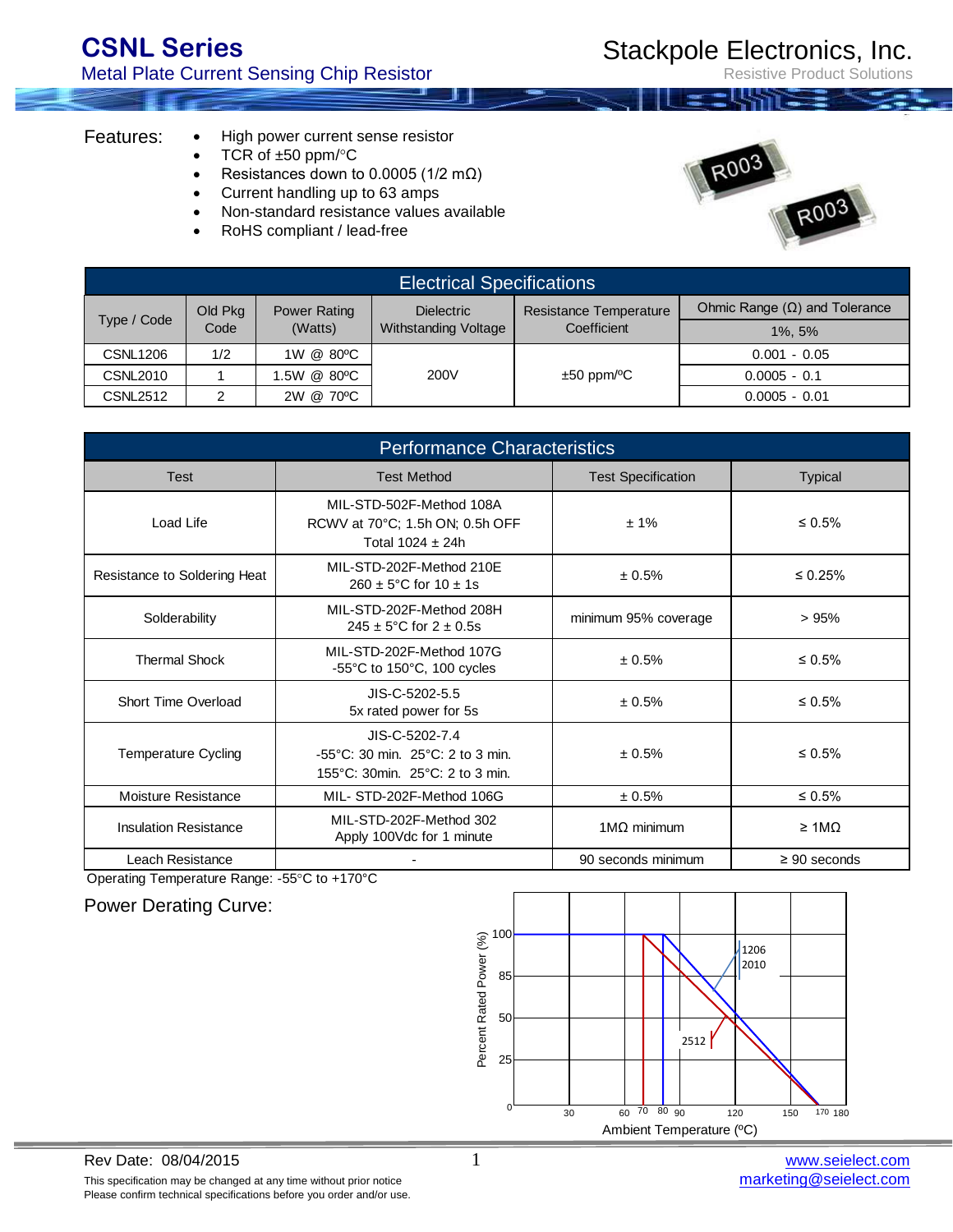Resistive Product Solutions

 $\geq$  a Н ţ ≺a ٠b b

| <b>Mechanical Specifications</b>  |                                      |                                      |                                      |                                      |                                      |                         |  |  |  |
|-----------------------------------|--------------------------------------|--------------------------------------|--------------------------------------|--------------------------------------|--------------------------------------|-------------------------|--|--|--|
| Type / Code                       | H<br><b>Body Height</b>              | a<br><b>Top Termination</b>          | b.<br><b>Bottom Termination</b>      | <b>Body Length</b>                   | W<br><b>Body Width</b>               | Unit                    |  |  |  |
| <b>CSNL1206</b>                   | $0.025 \pm 0.010$<br>$0.65 \pm 0.25$ | $0.020 \pm 0.010$<br>$0.51 \pm 0.25$ | $0.020 \pm 0.010$<br>$0.51 \pm 0.25$ | $0.126 \pm 0.010$<br>$3.20 \pm 0.25$ | $0.063 \pm 0.010$<br>$1.60 \pm 0.25$ | inches<br>mm            |  |  |  |
| CSNL2010 ( $\leq 3m\Omega$ )      | $0.031 \pm 0.010$<br>$0.79 \pm 0.25$ | $0.051 \pm 0.010$<br>$1.30 \pm 0.25$ | $0.051 \pm 0.010$<br>$1.30 \pm 0.25$ | $0.200 \pm 0.010$                    | $0.100 \pm 0.010$                    | inches<br>mm            |  |  |  |
| CSNL2010 ( $\geq$ 3.1m $\Omega$ ) | $0.025 \pm 0.010$<br>$0.65 \pm 0.25$ | $0.031 \pm 0.010$<br>$0.79 \pm 0.25$ | $0.031 \pm 0.010$<br>$0.79 \pm 0.25$ | $5.08 \pm 0.25$                      | $2.54 \pm 0.25$                      | inches<br>mm            |  |  |  |
| CSNL2512 ( $0.5m\Omega$ )         | $0.049 \pm 0.008$<br>$1.25 \pm 0.20$ |                                      |                                      |                                      |                                      | inches<br>mm            |  |  |  |
| CSNL2512 (0.75mΩ)                 | $0.030 \pm 0.008$<br>$0.75 \pm 0.20$ |                                      |                                      |                                      |                                      | inches<br>mm            |  |  |  |
| CSNL2512 $(1.0m\Omega)$           | $0.026 \pm 0.008$<br>$0.65 \pm 0.20$ |                                      |                                      |                                      |                                      | inches<br>mm            |  |  |  |
| CSNL2512 $(1.5m\Omega)$           | $0.018 \pm 0.008$<br>$0.45 \pm 0.20$ |                                      |                                      |                                      |                                      | inches<br>mm            |  |  |  |
| CSNL2512 (2.0m $\Omega$ )         | $0.014 \pm 0.008$<br>$0.35 \pm 0.20$ |                                      |                                      |                                      |                                      | inches<br><sub>mm</sub> |  |  |  |
| CSNL2512 (2.5m $\Omega$ )         | $0.026 \pm 0.008$<br>$0.65 \pm 0.20$ |                                      |                                      |                                      |                                      | inches<br>mm            |  |  |  |
| CSNL2512 $(3m\Omega)$             | $0.022 \pm 0.008$<br>$0.55 \pm 0.20$ | $0.051 \pm 0.015$<br>$1.30 \pm 0.38$ | $0.051 \pm 0.015$<br>$1.30 \pm 0.38$ | $0.250 \pm 0.010$<br>$6.35 \pm 0.25$ | $0.125 \pm 0.010$<br>$3.18 \pm 0.25$ | inches<br>mm            |  |  |  |
| CSNL2512 (4m $\Omega$ )           | $0.018 \pm 0.008$<br>$0.45 \pm 0.20$ |                                      |                                      |                                      |                                      | inches<br>mm            |  |  |  |
| CSNL2512 (5m $\Omega$ )           | $0.014 \pm 0.008$<br>$0.35 \pm 0.20$ |                                      |                                      |                                      |                                      | inches<br>mm            |  |  |  |
| CSNL2512 (6m $\Omega$ )           | $0.013 \pm 0.008$<br>$0.32 \pm 0.20$ |                                      |                                      |                                      |                                      | inches<br>mm            |  |  |  |
| CSNL2512 (6.5m $\Omega$ )         | $0.012 \pm 0.008$<br>$0.30 \pm 0.20$ |                                      |                                      |                                      |                                      | inches<br><sub>mm</sub> |  |  |  |
| CSNL2512 ( $7m\Omega$ )           | $0.011 \pm 0.008$<br>$0.27 \pm 0.20$ |                                      |                                      |                                      |                                      | inches<br>mm            |  |  |  |
| CSNL2512 (10m $\Omega$ )          | $0.010 \pm 0.008$<br>$0.25 \pm 0.20$ |                                      |                                      |                                      |                                      | inches<br>mm            |  |  |  |